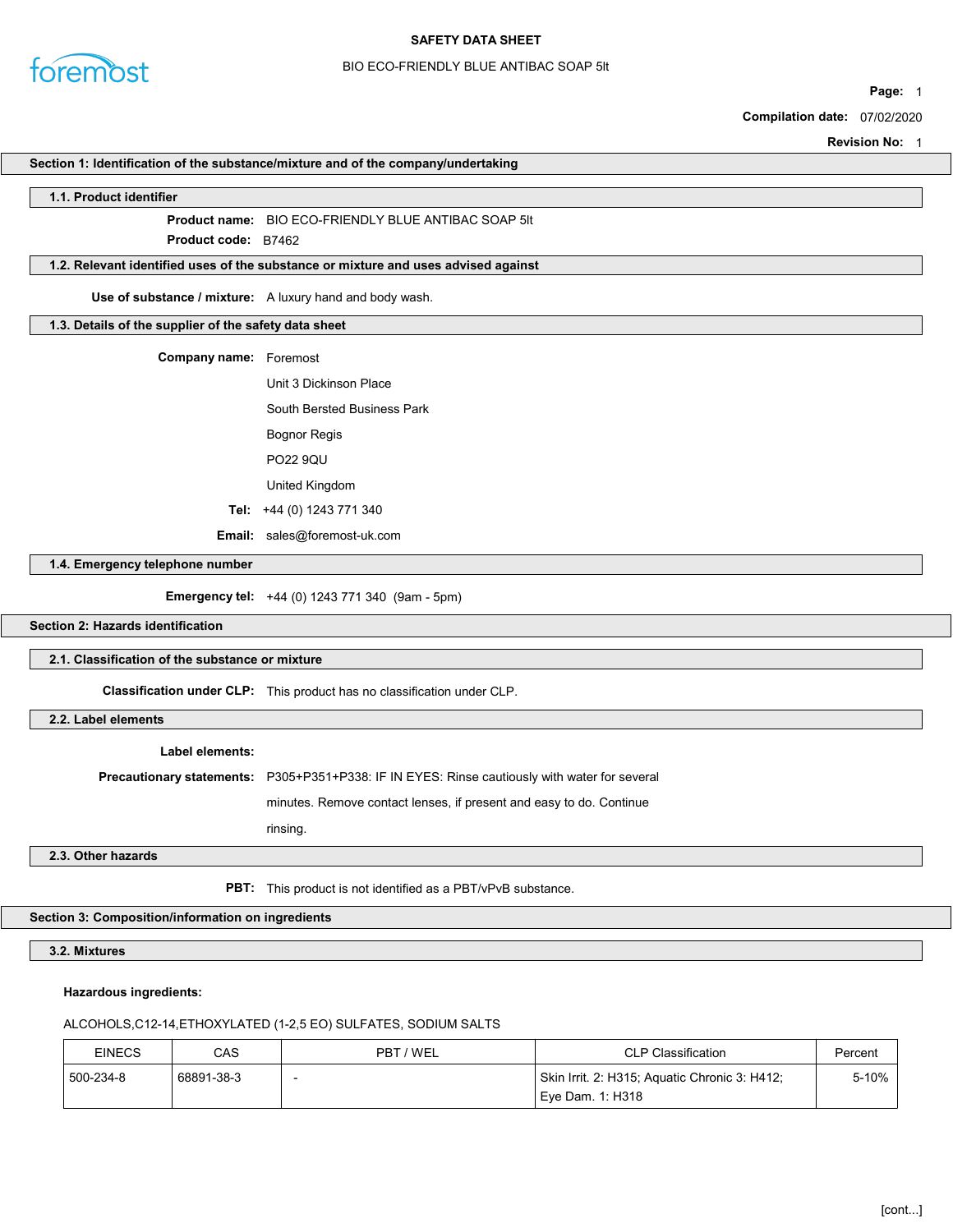# BIO ECO-FRIENDLY BLUE ANTIBAC SOAP 5lt

|                                      |                                                                          |                                                                                                |                                           | Page: 2  |
|--------------------------------------|--------------------------------------------------------------------------|------------------------------------------------------------------------------------------------|-------------------------------------------|----------|
| COCAMIDOPROPYL BETAINE               |                                                                          |                                                                                                |                                           |          |
| 931-296-8                            |                                                                          |                                                                                                | Eye Dam. 1: H318; Aquatic Chronic 3: H412 | $1 - 5%$ |
| <b>Section 4: First aid measures</b> |                                                                          |                                                                                                |                                           |          |
|                                      | 4.1. Description of first aid measures                                   |                                                                                                |                                           |          |
|                                      |                                                                          |                                                                                                |                                           |          |
|                                      |                                                                          | Skin contact: Not applicable.                                                                  |                                           |          |
|                                      |                                                                          | Eye contact: Bathe the eye with running water for 15 minutes.                                  |                                           |          |
|                                      |                                                                          | <b>Ingestion:</b> Wash out mouth with water. Consult a doctor.                                 |                                           |          |
|                                      |                                                                          | <b>Inhalation:</b> Remove victim to fresh air.                                                 |                                           |          |
|                                      |                                                                          | 4.2. Most important symptoms and effects, both acute and delayed                               |                                           |          |
|                                      |                                                                          | Skin contact: There may be mild irritation at the site of contact.                             |                                           |          |
|                                      |                                                                          | Eye contact: There may be irritation and redness. There may be pain and redness.               |                                           |          |
|                                      |                                                                          | Ingestion: There may be soreness and redness of the mouth and throat.                          |                                           |          |
|                                      |                                                                          | Inhalation: No symptoms.                                                                       |                                           |          |
|                                      |                                                                          | Delayed / immediate effects: Immediate effects can be expected after short-term exposure.      |                                           |          |
|                                      |                                                                          | 4.3. Indication of any immediate medical attention and special treatment needed                |                                           |          |
|                                      | Immediate / special treatment: Not applicable.                           |                                                                                                |                                           |          |
| Section 5: Fire-fighting measures    |                                                                          |                                                                                                |                                           |          |
| 5.1. Extinguishing media             |                                                                          |                                                                                                |                                           |          |
|                                      |                                                                          | Extinguishing media: Suitable extinguishing media for the surrounding fire should be used. Use |                                           |          |
|                                      |                                                                          | water spray to cool containers.                                                                |                                           |          |
|                                      |                                                                          | 5.2. Special hazards arising from the substance or mixture                                     |                                           |          |
|                                      | Exposure hazards: Not applicable.                                        |                                                                                                |                                           |          |
| 5.3. Advice for fire-fighters        |                                                                          |                                                                                                |                                           |          |
|                                      |                                                                          | Advice for fire-fighters: Wear self-contained breathing apparatus. Wear protective clothing to |                                           |          |
|                                      |                                                                          | prevent contact with skin and eyes.                                                            |                                           |          |
|                                      | Section 6: Accidental release measures                                   |                                                                                                |                                           |          |
|                                      |                                                                          | 6.1. Personal precautions, protective equipment and emergency procedures                       |                                           |          |
|                                      |                                                                          | Personal precautions: Refer to section 8 of SDS for personal protection details.               |                                           |          |
| 6.2. Environmental precautions       |                                                                          |                                                                                                |                                           |          |
|                                      |                                                                          | Environmental precautions: No special environmental concerns.                                  |                                           |          |
|                                      |                                                                          | 6.3. Methods and material for containment and cleaning up                                      |                                           |          |
|                                      | Clean-up procedures: Wash the spillage site with large amounts of water. |                                                                                                |                                           |          |
| 6.4. Reference to other sections     |                                                                          |                                                                                                |                                           |          |
|                                      |                                                                          |                                                                                                |                                           |          |

Reference to other sections: Refer to section 8 of SDS.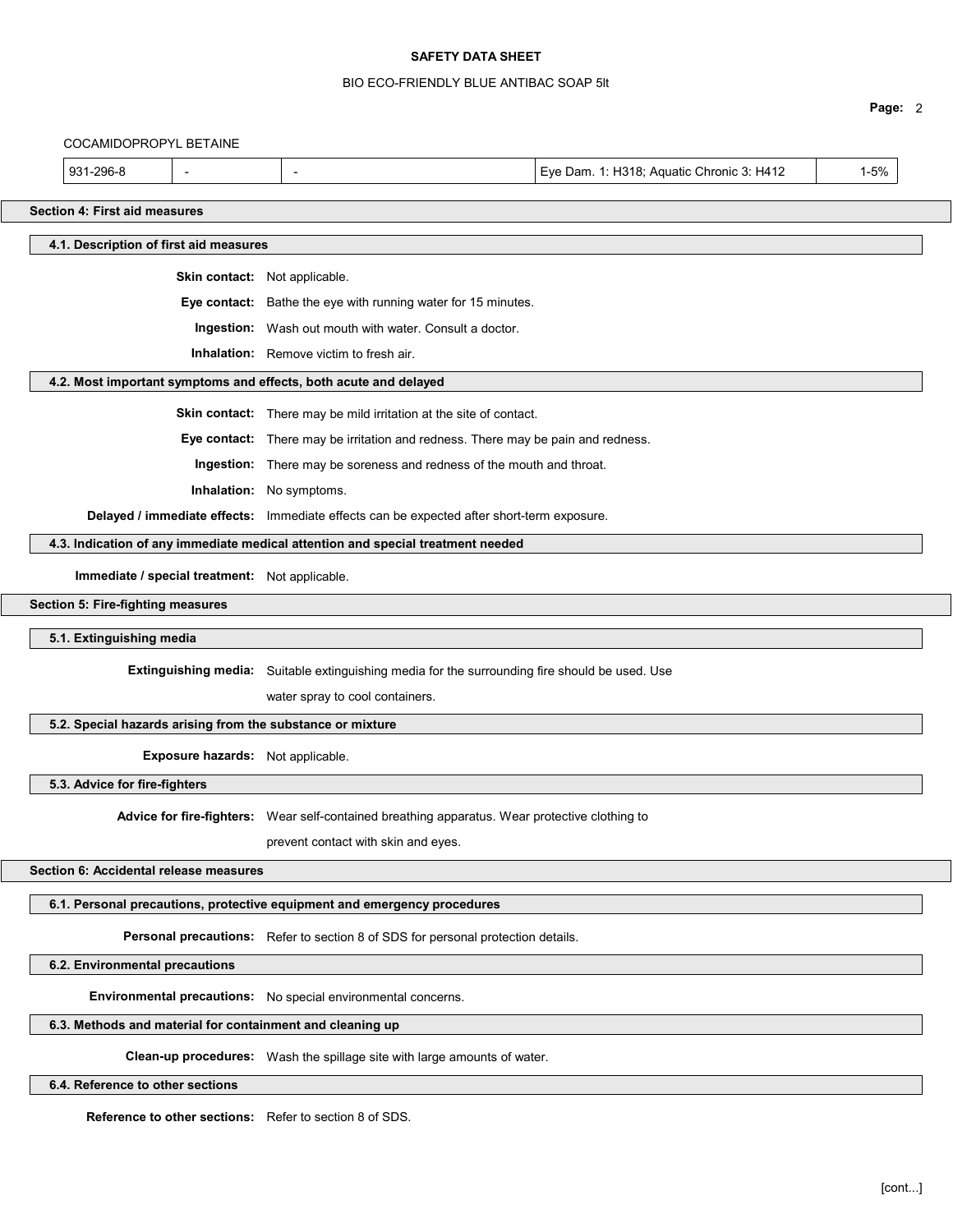## BIO ECO-FRIENDLY BLUE ANTIBAC SOAP 5lt

Section 7: Handling and storage

# 7.1. Precautions for safe handling

Handling requirements: Not applicable.

# 7.2. Conditions for safe storage, including any incompatibilities

Storage conditions: Store in a cool, well ventilated area.

7.3. Specific end use(s)

Specific end use(s): No data available.

Section 8: Exposure controls/personal protection

8.1. Control parameters

Workplace exposure limits: No data available.

DNEL/PNEC Values

DNEL / PNEC No data available.

8.2. Exposure controls

Engineering measures: Not applicable. Respiratory protection: Not applicable. Hand protection: Not applicable. Eye protection: Not applicable.

Skin protection: Not applicable.

Section 9: Physical and chemical properties

### 9.1. Information on basic physical and chemical properties

| <b>State: Liquid</b>                             |                                                |                                                 |                                  |
|--------------------------------------------------|------------------------------------------------|-------------------------------------------------|----------------------------------|
| <b>Colour: Blue</b>                              |                                                |                                                 |                                  |
|                                                  | <b>Odour:</b> Pleasant                         |                                                 |                                  |
| <b>Evaporation rate:</b> No data available.      |                                                |                                                 |                                  |
|                                                  | <b>Oxidising:</b> No data available.           |                                                 |                                  |
| Solubility in water: Soluble                     |                                                |                                                 |                                  |
|                                                  | Viscosity: No data available.                  |                                                 |                                  |
| Boiling point/range°C: No data available.        |                                                | Melting point/range°C: No data available.       |                                  |
| Flammability limits %: lower: No data available. |                                                |                                                 | <b>upper:</b> No data available. |
|                                                  | Flash point <sup>°</sup> C: No data available. | Part.coeff. n-octanol/water: No data available. |                                  |
| Autoflammability°C: No data available.           |                                                | Vapour pressure: No data available.             |                                  |
|                                                  | Relative density: No data available.           |                                                 | $pH: 5.0-6.0$                    |
|                                                  | VOC g/I: No data available.                    |                                                 |                                  |

9.2. Other information

**Other information:** No data available.

Page: 3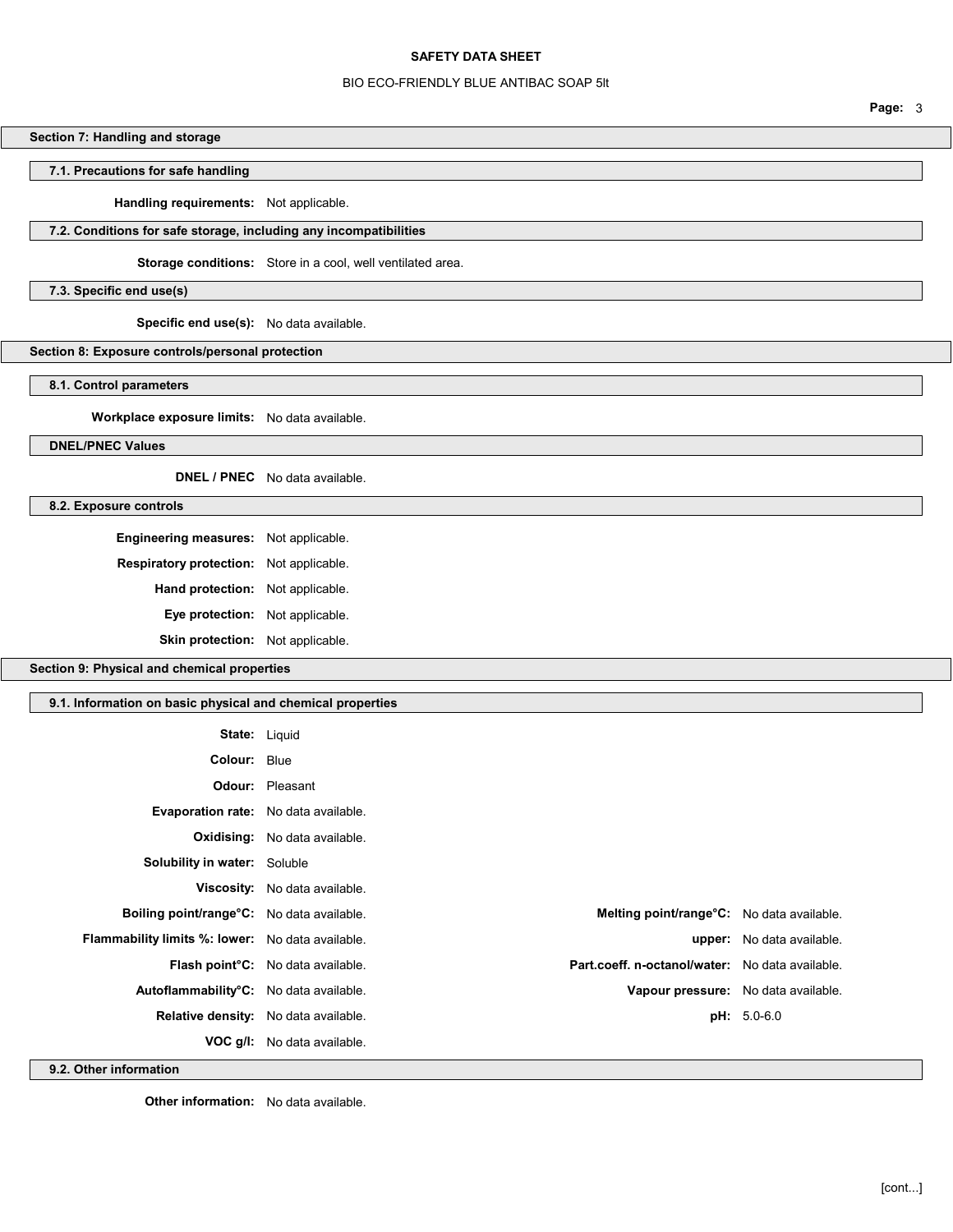## BIO ECO-FRIENDLY BLUE ANTIBAC SOAP 5lt

### Section 10: Stability and reactivity

10.1. Reactivity

Reactivity: Stable under recommended transport or storage conditions.

# 10.2. Chemical stability

Chemical stability: Stable under normal conditions.

## 10.3. Possibility of hazardous reactions

Hazardous reactions: Hazardous reactions will not occur under normal transport or storage

conditions. Decomposition may occur on exposure to conditions or materials

listed below.

10.4. Conditions to avoid

Conditions to avoid: Heat.

10.5. Incompatible materials

Materials to avoid: Not applicable.

# 10.6. Hazardous decomposition products

Haz. decomp. products: No data available.

Section 11: Toxicological information

11.1. Information on toxicological effects

Toxicity values: No data available.

#### Symptoms / routes of exposure

Skin contact: There may be mild irritation at the site of contact.

Eye contact: There may be irritation and redness. There may be pain and redness.

Ingestion: There may be soreness and redness of the mouth and throat.

Inhalation: No symptoms.

Delayed / immediate effects: Immediate effects can be expected after short-term exposure.

Section 12: Ecological information

12.1. Toxicity

Ecotoxicity values: No data available.

## 12.2. Persistence and degradability

Persistence and degradability: Biodegradable.

12.3. Bioaccumulative potential

Bioaccumulative potential: No bioaccumulation potential.

12.4. Mobility in soil

Mobility: Readily absorbed into soil.

Page: 4